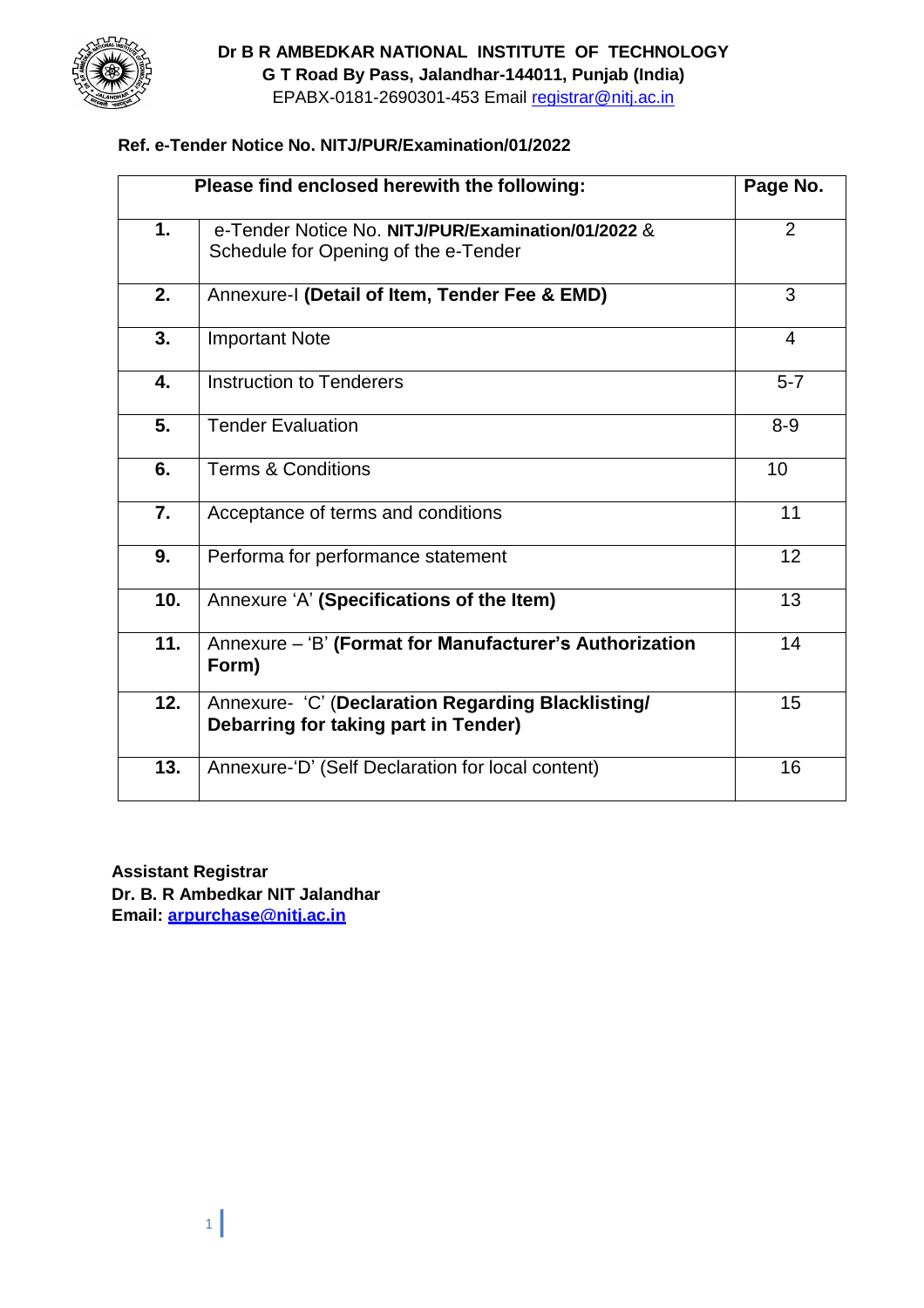

### **THIS DOCUMENT IS FOR REFERENCE ONLY. ONLY E-TENDERS WILL BE ACCEPTED**

#### **e-Tender Notice No. NITJ/PUR/Examination/01/2022**

National Institute of Technology, Jalandhar invites e-tender for Purchase & Printing of 32 Pages Answer Sheets required for Examination Wing as per detail availableat Annexure-I along with Tender Fee & EMD of the Institute as per details given below:

|    | Downloading & Submission of Online<br>e-tender/bids | Start Date: 12.04.2022 at 03:00 PM |
|----|-----------------------------------------------------|------------------------------------|
| Ш  | Last date of submission of online bids              | End Date: 03.05.2022 upto 03:00 PM |
| Ш  | Physical submission of Tender Fee<br>and EMD        | End Date: 03.05.2022 upto 03:00 PM |
| IV | <b>Opening of Technical e-Bid (online)</b>          | 04.05.2022 at 03:00 PM             |

**Detailed Terms and Conditions are available in e-tender document. The bid document can be downloaded from the CPP Portal.**

**Complete tender document is available for reference purposes on Institute website [www.nitj.ac.in](http://www.nitj.ac.in/) and CPP Portal. Only e-tenders will be accepted.**

**NOTE: This is a domestic Tender according to the DPIIT Order dated 16.09.2020 and subsequent amendments to the order for Public Procurement Preference & PROVISION FOR LOCAL SUPPLIERS TOWARDS PREFERENCE TO MAKE IN INDIA. The bidder is required to provide a declaration from the Original Equipment Manufacturer (OEM) on their letter head the percentage of Local content for the quoted instrument/Item and submit with the Technical Bid as per Annexure-D. Only class – I and class II Local Suppliers will be eligible to participate in tender. Non – Local Suppliers are not eligible to participate in tender. Bidder should also give details of the location(s) at which the local value addition is made in the Annexure, failing which the bid will be rejected.**

**Registrar**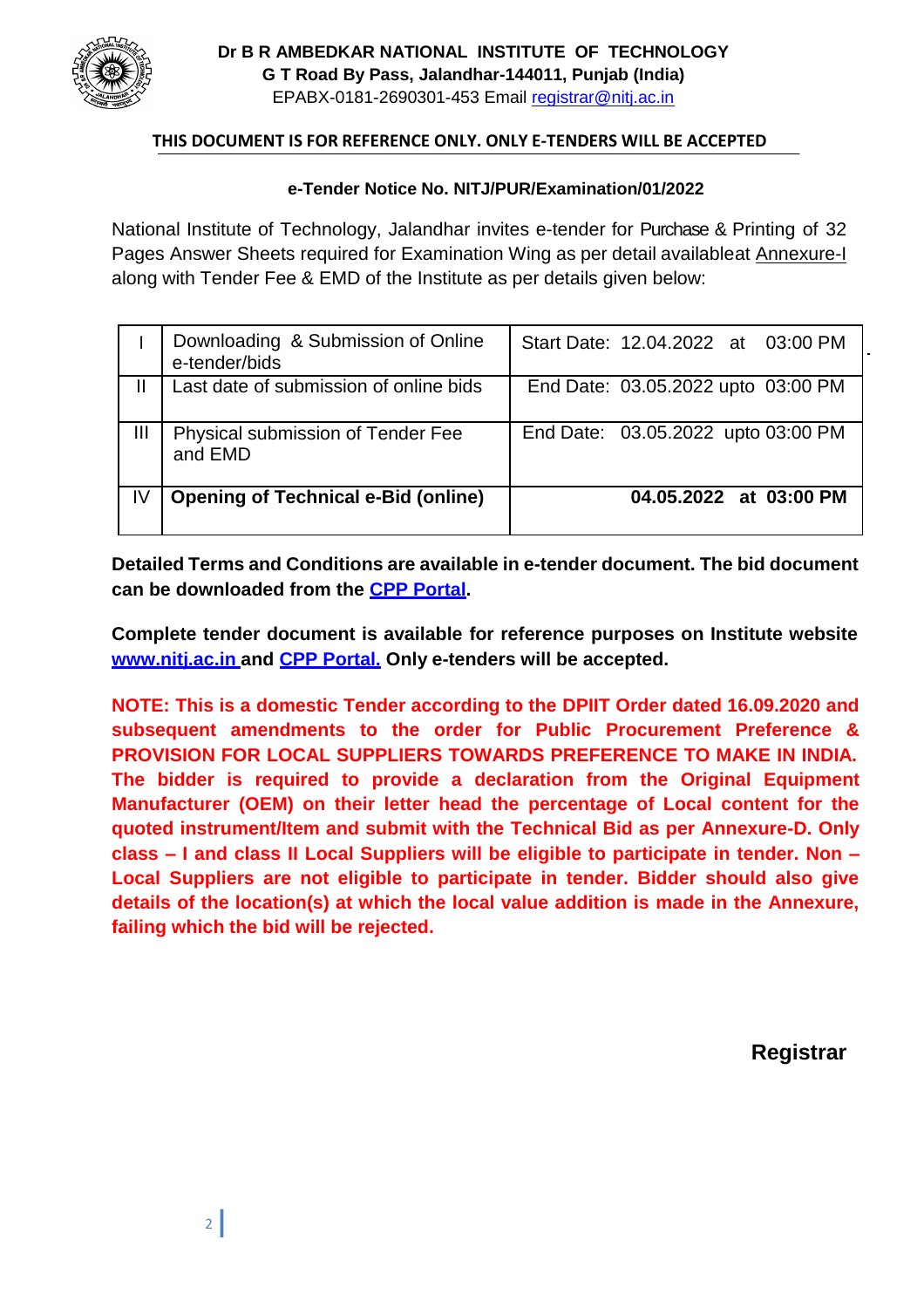

# **Annexure-I**

# **Ref. e-Tender Notice No. NITJ/PUR/Examination/01/2022**

## **Detail of Item, Tender Fee & EMD are as under:**

| Sr. no. | <b>Item/Equipment</b>                                      | Qty.             | <b>Tender Fee</b> | <b>EMD</b>  |
|---------|------------------------------------------------------------|------------------|-------------------|-------------|
|         | 32 Pages Answer Sheet<br>(from Sr. No. 540826)<br>onwards) | 1,00,000<br>Nos. | Rs. 500/-         | Rs.15,000/- |

**Note: The quantity of required equipment/item may vary as per requirement.**

**\*Exemption of Tender fee & EMD will only be given to MSME/NSIC registered bidders.**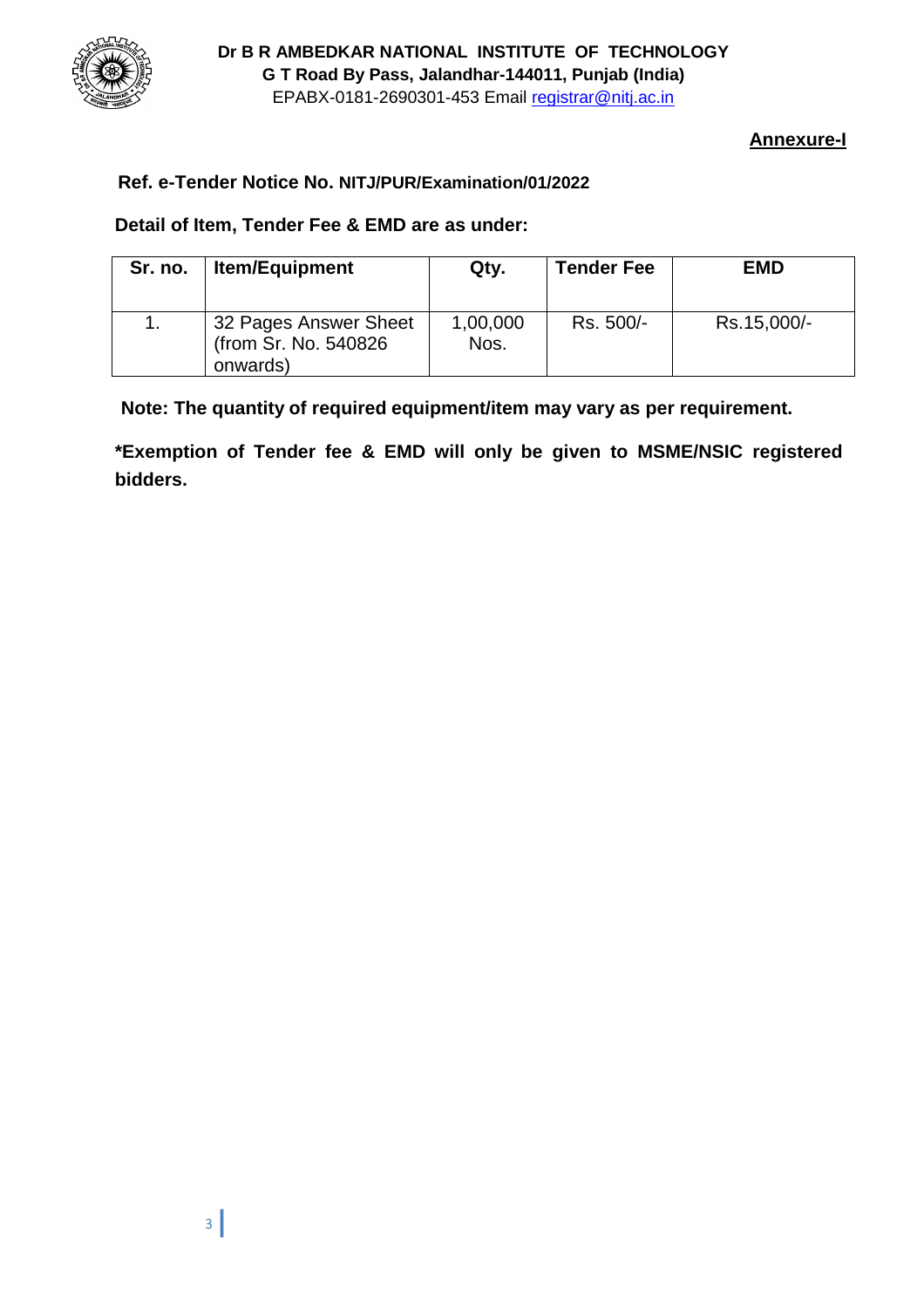

### **Important Note**

- 1. All corrigenda, addenda, amendments and clarifications regarding this tender document will be uploaded on the website [www.nitj.ac.in](http://www.nitj.ac.in/) and CPP Portal and not in the newspaper; Bidders shall keep themselves updated with all such developments.
- 2. In case, the last date of receipt/opening of bids falls on holiday, the bids shall be receipt/opened on the next working day at same time.
- 3. In case, the last date of submission of EMD & Tender fee falls on holiday, the EMD & Tender fee shall be submitted on the next working day at same time.
- 4. Tenderer who have downloaded the tender document form from the institute website, shall submit a declaration along with tender document that I/We have downloaded the Tender Form from the institute website [www.nitj.ac.in](http://www.nitj.ac.in/) and I/we have not tempered /modified the tender form in any manner. In case, if the same is found to be tempered/modified in any manner, I/we understand that my/our tender will be summarily rejected and I/we are liable to be banned from doing business with institute.
- **5. Tender fee of Rs.500/- (Non- refundable) in the form of DD in favour of Director, D R B R Ambedkar NIT, Jalandhar.**
- **6. EMD (refundable) in the form of DD in favour of Security- A/c, DR B R Ambedkar NIT, Jalandhar.**
- **7. Both EMD and Tender fee are be submitted as per dates mentioned in schedule, failing which e-bids will not considered.**
- ❖ **All the bidders are required to submit the Tender Fee and EMD as per requirement of tender document failing which bids received straightway rejected and bid will be treated invalid.**
- ❖ **Note: If the bidder inadvertently or otherwise upload the quoted rates in the technical bid, the bid will be straightway rejected and treated invalid.**
- ❖ **If the bidder is exempted for payment of Tender Fee and EMD as NSIC/MSME registered bidders, then bidder is required to submit NSIC/MSME exemption certificate for same. The Certificate must be valid as on last date of submission of bid.**

**Tenderer must submit a scanned copy (duly signed and stamped) regarding terms & conditions as per our tender documents along-with make/model, specifications, bill of quantity as per required equipment in the technical bid for examine the bid as per our institute tender documents. It is noted that no rate should be depicted in the letter head.**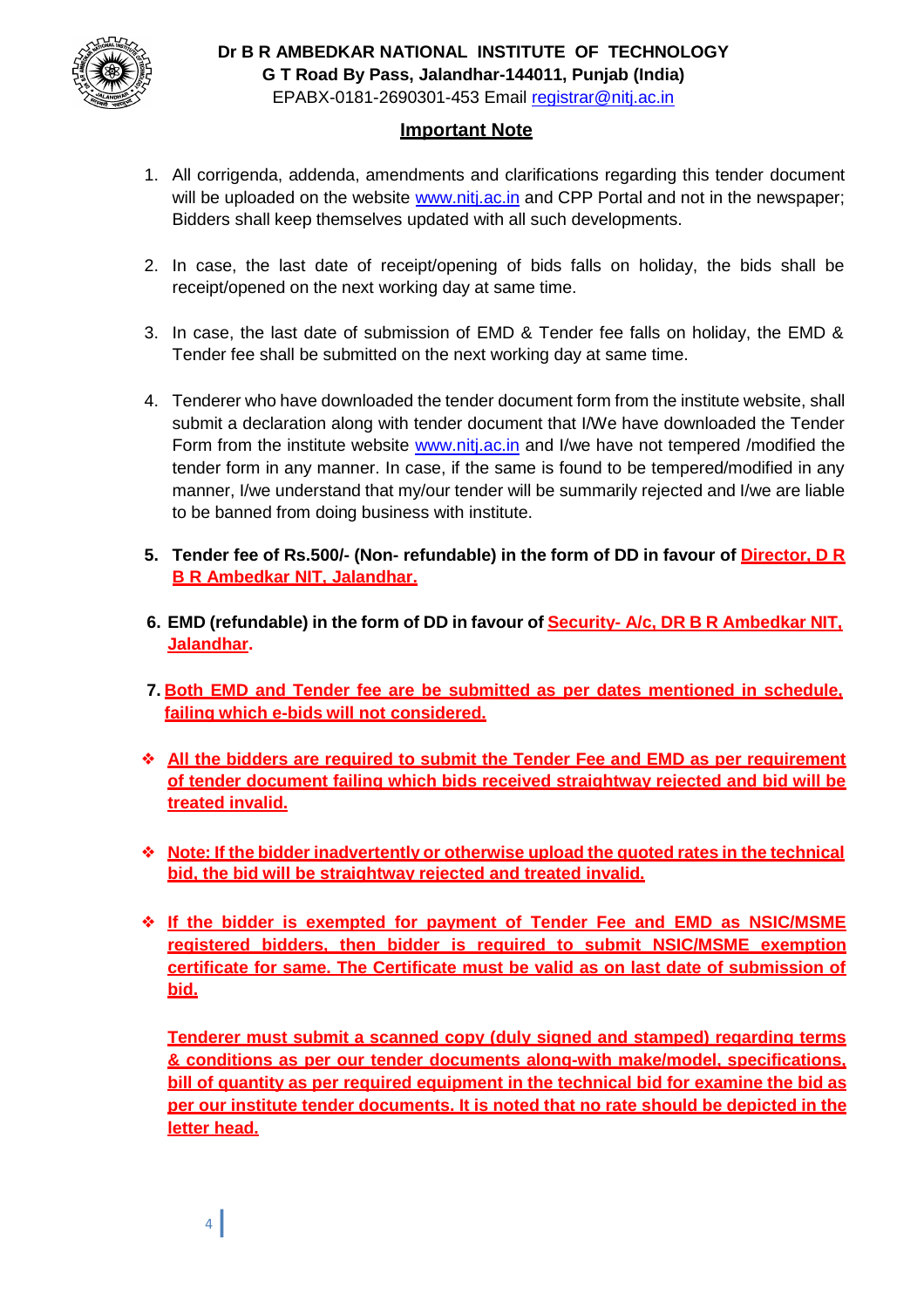

## **Instructions to Tenderer**

- 1. No tender will be accepted in physical form. The bidders shall have to submit their bids online in Electronic Format under Digital Signatures. For participation in the etendering process, the bidders need to register themselves on CPP Portal.
- 2. Bids are to be submitted online and opened online as per time given failing which no tender will be considered.
- 3. Bids will be opened online as per time given schedule.
- **4. Before submission of online bids, bidders must ensure that scanned copies of all the necessary/relevant documents have been uploaded with the bid which should be duly signed and stamped. The duly signed and stamped copies of Terms & Conditions of the tender, reply of the Questionnaire of Plant & Machinery and other documents of the Tender & Annexures must be uploaded, failing which their bids may be rejected.**
- 5. NIT JALANDHAR, will not be responsible for any delay in online submission of bids due to any reason whatsoever.
- **6. Bidders should also upload the scanned copies of Tender fees/EMD/Exemption Certificate as specified in the tender documents along with online technical documents. EMD in the form of a Demand Draft in favour of the Security – A/c, Dr B R Ambedkar NIT, payable at Jalandhar (refundable separate) and Tender Fee in the form of a Demand Draft in favour of the Director, Dr B R Ambedkar NIT, payable at Jalandhar (Non- refundable separate) should also be submitted in physical form to the following address as per scheduled time given for physical submission of EMD and Tender fee. The Envelope should be superscribed as EMD and Tender Fee for Tender for Purchase & Printing of 32 Pages Answer Sheets and sent to following address:-**

**Kind Attention- Assistant Registrar (Purchase Section) Director, Dr B R Ambedkar National Institute of Technology, G T Road Amritsar By Pass, Jalandhar-144001, Punjab (India).**

- 7. The details of EMD specified in the tender document should be same as submitted online (scanned copies). Otherwise tender will be rejected summarily.
- 8. The conditional bids shall not be considered and will be out rightly rejected.

### **Read and Accepted**

**(Signature & Stamp of Tenderer)**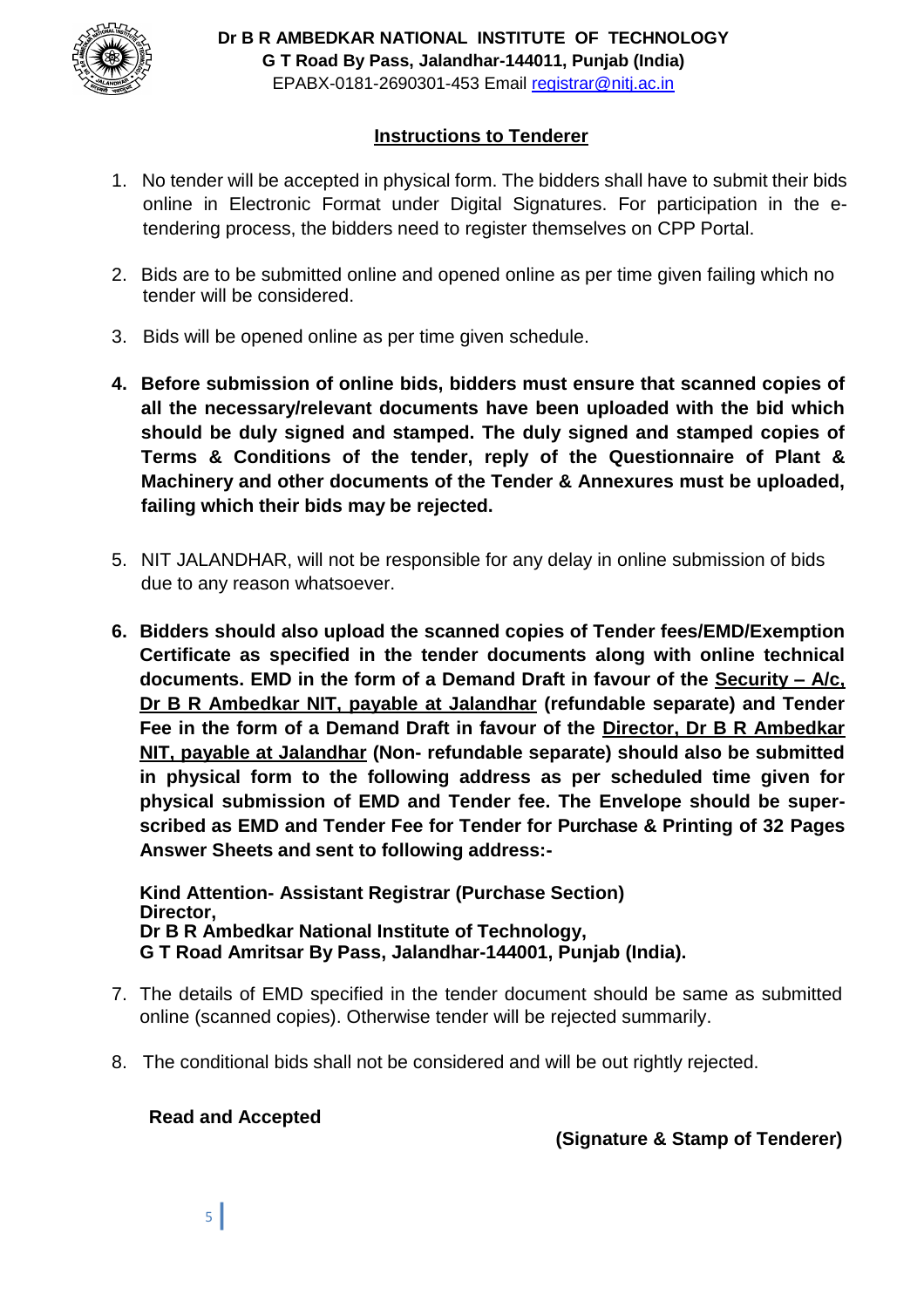

### **Dr B R AMBEDKAR NATIONAL INSTITUTE OF TECHNOLOGY G T Road By Pass, Jalandhar-144011, Punjab (India)** EPABX-0181-2690301-453 Email registrar@nitj.ac.in

- 9. The Financial Bid through e-tendering process shall be opened of only those bidders, who will qualify in the technical bid and approved by the Purchase Committee/Technical Experts. The date, time & place of opening of the financial bid(s) will be intimated in due course of time.
- 10.At any time prior to the deadline for submission of bid, the institute may, for any reason, whether at its own initiative or in response to a clarification requested by a prospective tenderer(s), modify the tender document by issuance of an amendment.
- 11.The amendment will be uploaded on Institute website and CPP Portal only. In order to provide reasonable time to prospective tenderer(s), for preparing their bid as per amendment, the institute may, at its discretion extend the deadline for the submission of tender.
- 12.The Institute is not liable to pay any interest on EMD. Earnest money deposit shall be forfeited, if the tenderer, withdraws its bid during the period of tender validity. The Earnest money deposit of the tenderer, whose tender has been accepted, will be returned on the submission of Earnest money deposit of the successful tenderer shall be forfeited, if itrefuses or neglects to execute the contract or fails to furnish the required performancesecurity within the time frame as specified by the institute. The EMD(s) of other Bidder(s) whose offer are found according to required specifications/ lowest will be released after finalization of Technical Bids/ Lowest Bid/Purchase.
- 13. Delivery time is the essence of the contract and must be met with.
- 14.Nearest specifications/better specifications can be considered. In case of deviation, complete justification should be furnished with proper documents.
- 15.The Director may accept a tender in part or whole of the quantity offered, reject any tender without assigning any reasons and may not accept the lowest bidder. Further in case of any doubt/dispute, the decision of the Director of the Institute shall be final.
- 16. The offer shall be kept valid for minimum 120 days.

**Read and Accepted. (Signature & Stamp of Tenderer)**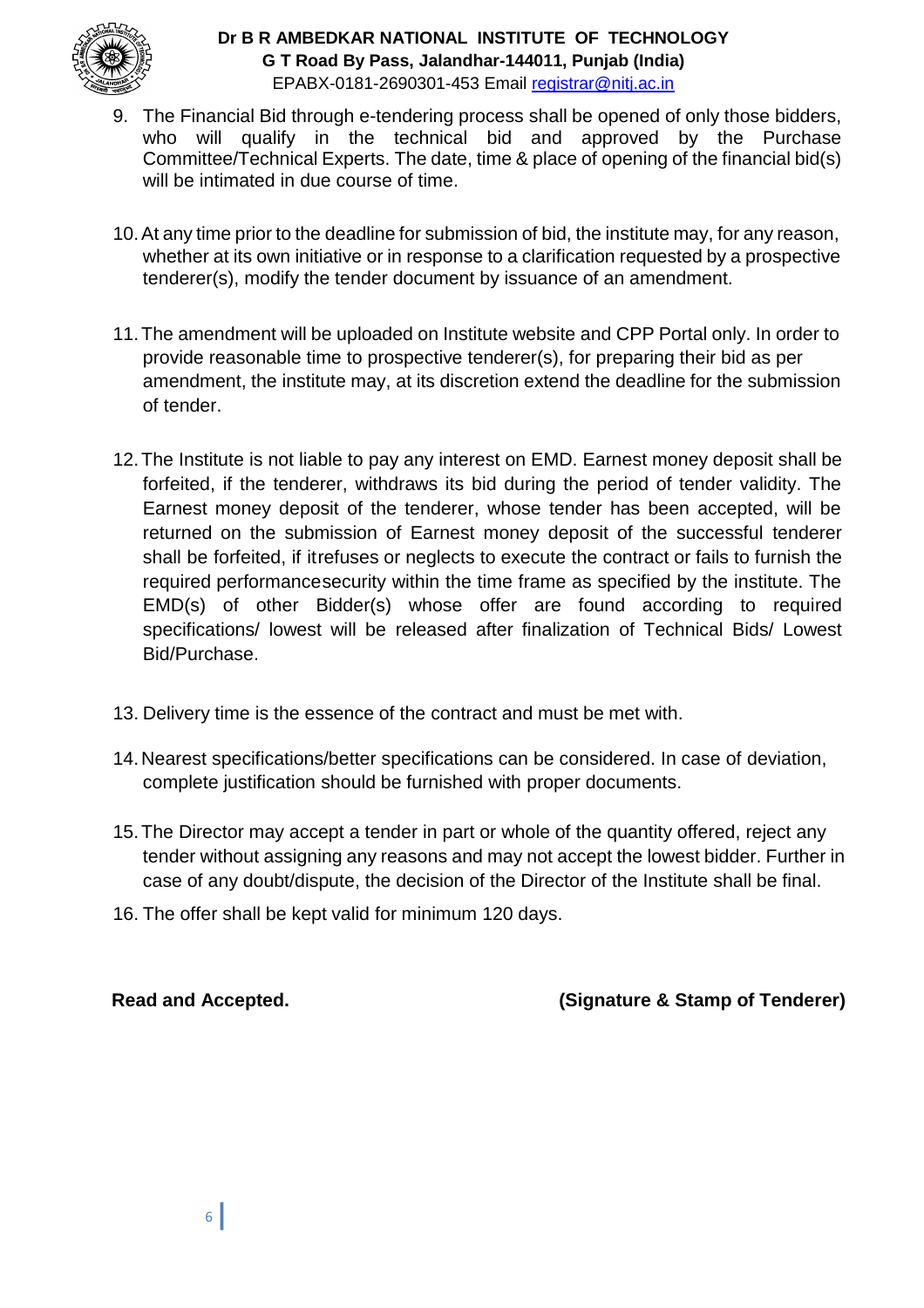

- 17. Either the agent/ dealer on behalf of the Principal/OEM or Principal/OEM itselfcan bid but both cannot bid simultaneously for the same item/product in the same tender.
	- b) If an agent/ dealer submits bid on behalf of the Principal/OEM, the same agent /dealer shall not submit a bid on behalf of another Principal/OEM in the same tender for the same item/product.
	- c) Only one agent/dealer of single Principle/OEM can submit the bid. If more than one agent/dealer of same OEM/Principal quote in the tender, then bids of all the bidders of single OEM/Principle are liable to be rejected.
	- d) All offers other than those from the Principal/OEM should be supported by an authority letter from the manufacturer authorizing the dealer /supplier to tender on their behalf as per **Annexure-B**. In case of manufacturer, a certificate or a copy thereof to the effect that the bidder is a manufacturer of the Equipment /Item must be accompanied with the technical bid.
- 18. The supplier will be responsible till the entire stores contracted for, arrive in good condition at destination.
- 19. The tenderer should not have been debarred and/ or blacklisted by any Central Government/ or any State Government Department(s). This must be supported by an affidavit as per format given in **Annexure-"C"**.
- 20. If any information furnished by the bidder is, at any stage found to be incorrect/false/fabricated, the Institute shall have the absolute right to forfeit the EMD, warranty/performance guarantees or/and security deposits, in addition to cancellation of contract, and in accordance with law, such other actions may be taken like black-listing of the bidder etc.

**Read and Accepted.**

**(Signature & Stamp of Tenderer)**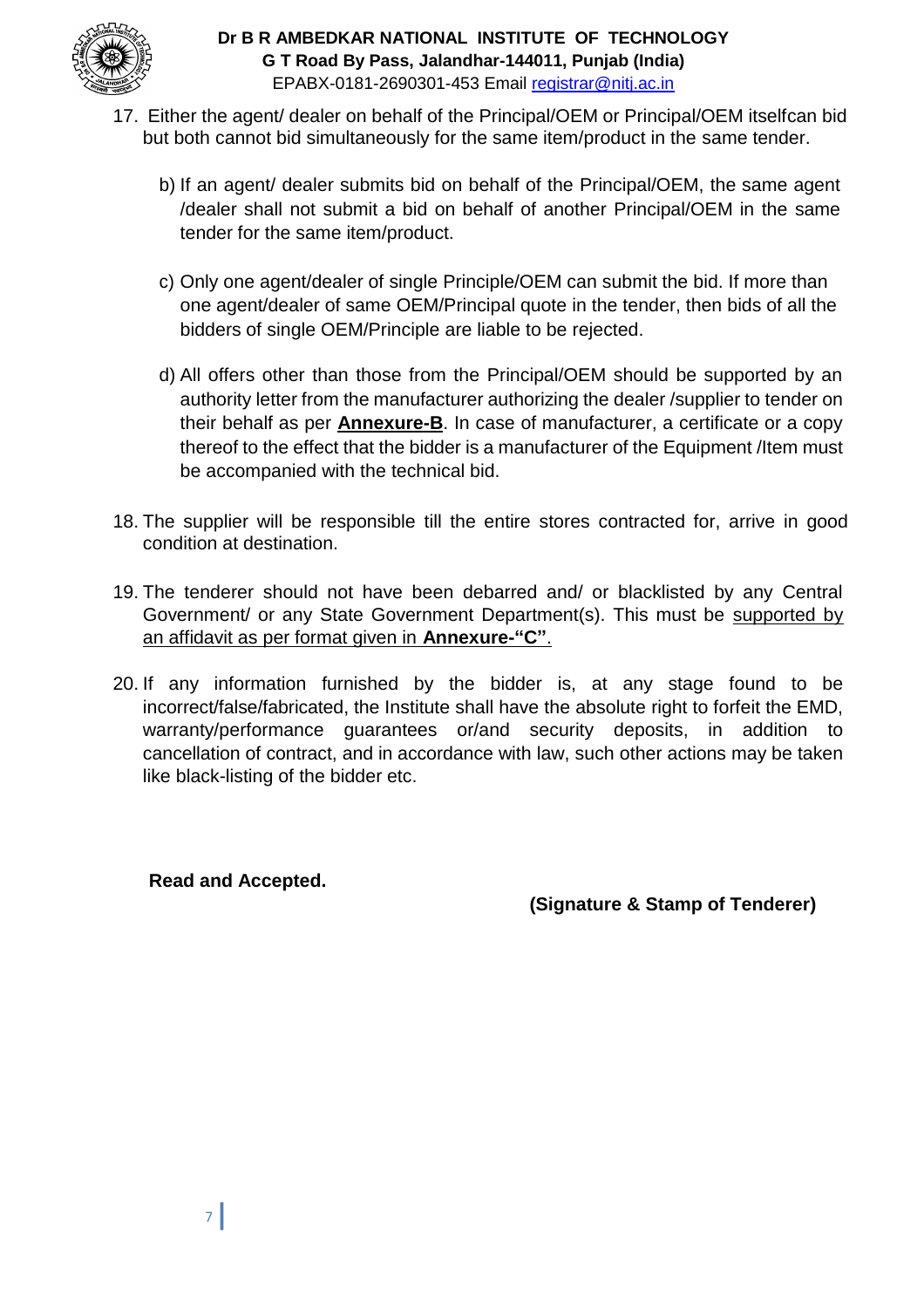

# **TENDER EVALUATION**

Institute will evaluate all the proposals to determine whether these are complete in all respects as specified in the tender document. Evaluation of the proposals shall be done in two stages as:

## **(a) Stage – I (Technical Evaluation):**

 $(i)$  Institute shall evaluate the technical bid(s) to determine the following like the bid qualifies the essential eligibility criteria or not , the tenderer has submitted the EMD & Tender fee or not, any computational errors have been made or not, all the documents have been properly filled or otherwise, all the documents have been submitted/ uploaded with technical bid or not, the specifications, Make/Model, Catalogue of quoted Equipment /Item are as per requirement tender specifications or not, Authorization of Dealer / Distributor/ Exclusive Agent certificate from manufacturer is in order or not, Sales & service policy of equipment / item during warranty period and after warranty period will also be seen, location of their authorized service center will also be seen for evaluation etc.

After evaluation of technical bid(s), a list of the qualifying tenderer (s)/ bidder s) shall be made. Short-listed tenderer(s) will be informed of the date, time and place of opening of financial bid(s) and they may attend or depute their authorized representative/s to attend the schedule of opening of financial bid(s) on the scheduled date and time, if they wish to do so. The representative(s) should have a letter of authority to attend the price bid(s) opening event.

**Read and Accepted (Signature & Stamp of Tenderer)**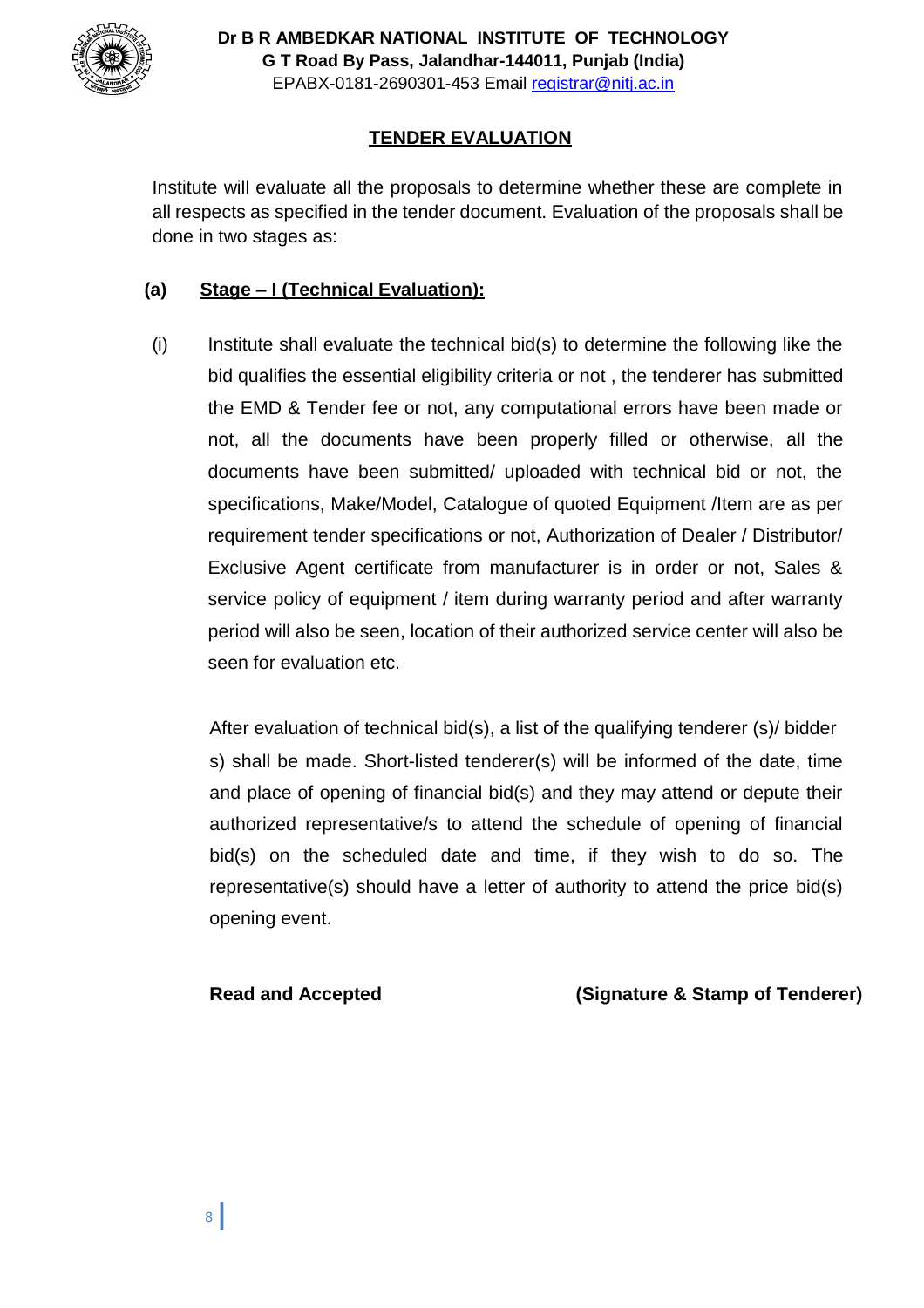

# **PART – II (e-FINANCIAL BID):**

- **a)** Bidders should offer the rates as per the format of BOQ as available on CPP Portal**. Detailed bill of material/quantity is also to be provided along with the price breakup of each item as per requirement of the tendered specification of the equipment in the online price bid at CPP Portal.**
- ❖ **Note: The quoted amount as filled in the Annexure(s) of online financial bid and detailed bill of material/quantity provided with price break up of each item in the online financial bid should be tallied and both must be same, otherwise bid will be treated invalid.**

### **ARBITRATION:**

In case of any dispute or difference arising out in connection with the tender conditions/job order/Contract, the Institute and the Seller/Service Provider will address the dispute/difference for a mutual resolution and failing which, the matter shall be referred for arbitration to a sole Arbitrator to be appointed by the Institute.

The Arbitration shall be held in accordance with the provisions of the Arbitration and Conciliation Act, 1996 and the venue of arbitration shall be at Jalandhar only. The decision of the Arbitrator shall be final and binding on both the parties.

### **JURISDICTION:**

The courts at Jalandhar alone will have the jurisdiction to trial any matter, dispute or reference between parties arising out of this tender / contract. It is specifically agreed that no court outside and other than Jalandhar Court shall have jurisdiction in the matter.

**Read and Accepted.**

**(Signature & Stamp of Tenderer)**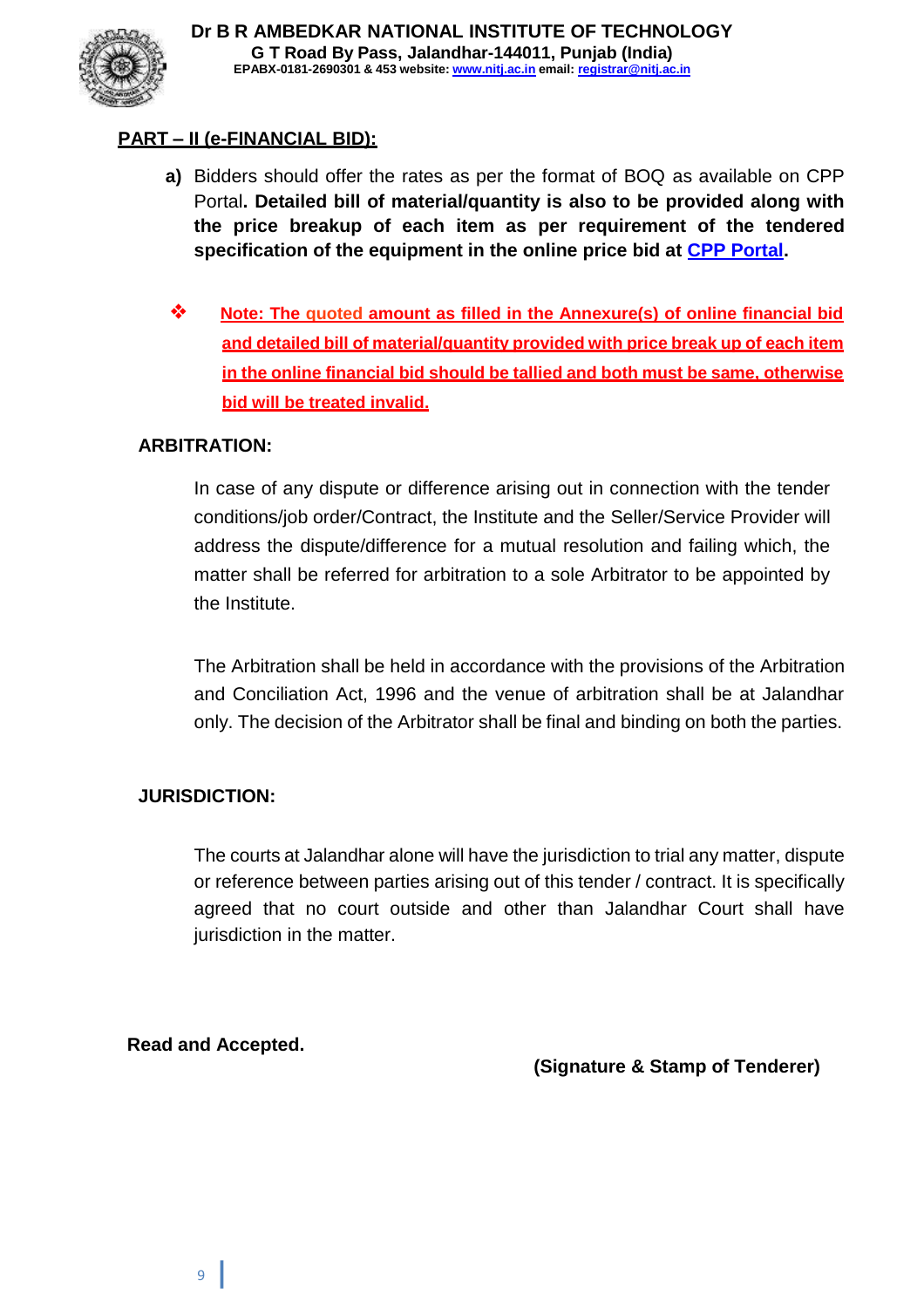

# **(TERMS AND CONDITIONS (FOR THE SUPPLY OF GOODS, EQUIPMENT /ITEM)**

- 1. Rate should be quoted F.O.R NIT Jalandhar and In INR only.
- 2. Where the Equipment / Machinery/ Instrument are composed of several sub units/components, the rate should be quoted for each subunit/component separately. NIT Jalandhar reserves the right to increase or decrease the number of sub units/componentsand number of Equipment / Machinery/ Instrument according to its requirements.
- 3. GST or any other chargeable duty where applicable must be specifically mentioned, failing which no tax or duty will be allowed at subsequent stage.
- 4. All items shall be indicated both in words as well as in figures. If there is difference between amount quoted in words and figures, amount quoted in words shall prevail.

## **5. Payment:**

(a) 100% payment will be made against physical delivery, inspection, installation, training of the Equipment/Machinery/Instrument etc. in the institute, receipt of satisfactory workingreport of the Equipment / Machinery/Instrument etc. and receipt of Performance Bank Guarantee @ 3%.

- 6. **Delivery:** Delivery date will be mentioned in the supply order. The time and date of delivery or dispatch stipulated in a supply order shall be deemed to be the essence of thesupply order and if the supplier fails to deliver or dispatch any consignment within the period prescribed for such delivery, the delayed consignment will be accepted subject topenalty as laid down in the supply order, which will be recovered from the pending payments.
	- 1.No recovery of penalty will be made, if the delayed supplies are acceptable by extending the delivery period by the Director with our any LD charges.
	- 2. Director will allow extension on the request of the supplier by recording in writing that in exceptional circumstances the supply was beyond the control of the supplier and there was no loss to the institute.
	- 3. Penalty on account of delay, Director NIT, Jalandhar reserves the right to impose 0.5% (Half) per cent penalty per week on account of delay in supply, if delivery received after expiry of the original delivery period. The total penalty will not exceed 10% of the value of the delayed goods.
- **10.** Spares and Accessories, wherever required should be quoted separately and clearly,even if these are not asked for.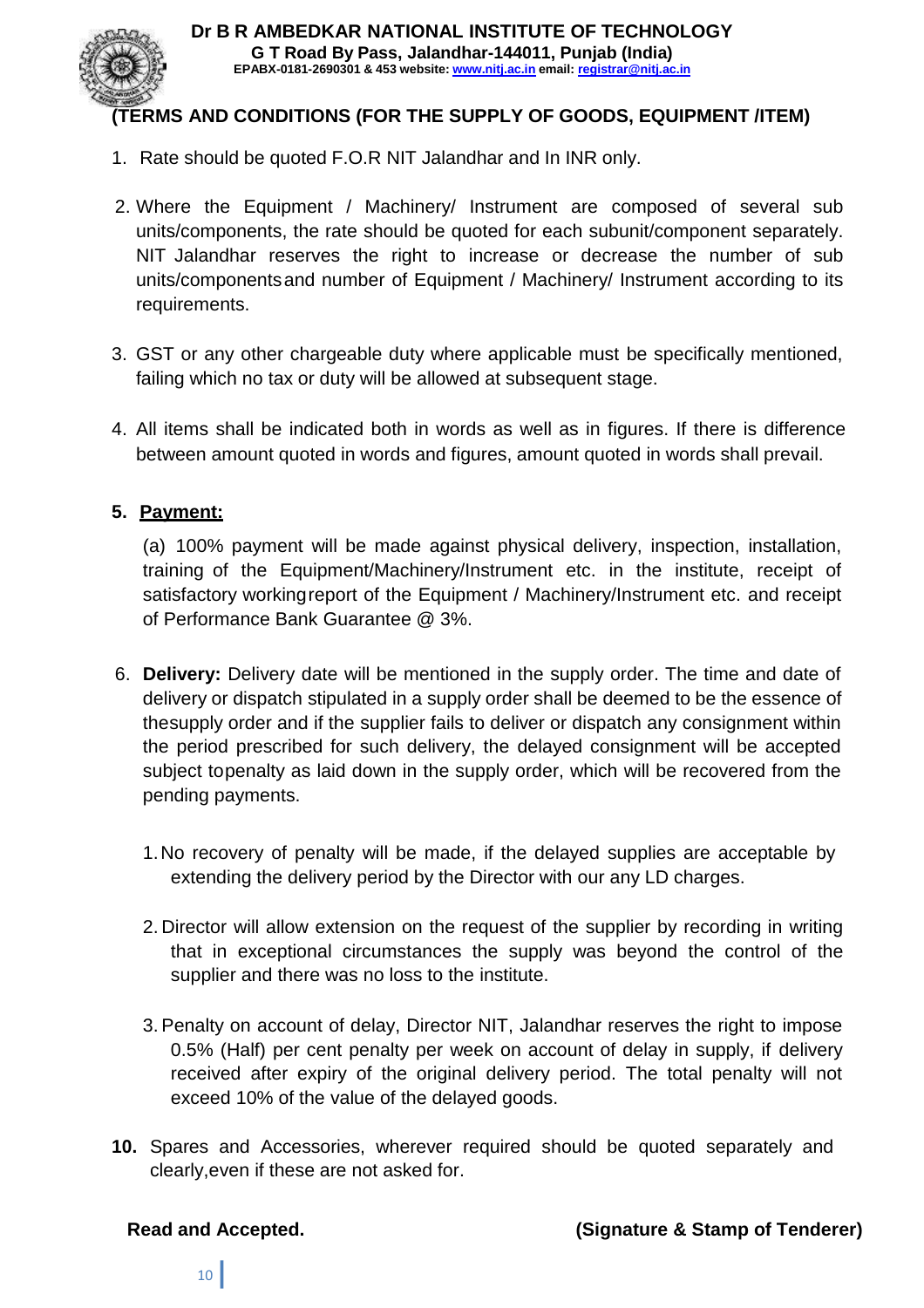# **Dr B R AMBEDKAR NATIONAL INSTITUTE OF TECHNOLOGY**



**G T Road By Pass, Jalandhar-144011, Punjab (India) EPABX-0181-2690301 & 453 website: www.nitj.ac.in email: registrar@nitj.ac.in**

# **Acceptance**

We **Refinition** and accept the instructions to the tenderer, terms & conditions and all other documents as mentioned in the tender and shall comply with them strictly.

Name of Bidder

**Signature** 

Address and the contract of the contract of the contract of the contract of the contract of the contract of the contract of the contract of the contract of the contract of the contract of the contract of the contract of th

Seal of firm:

Date: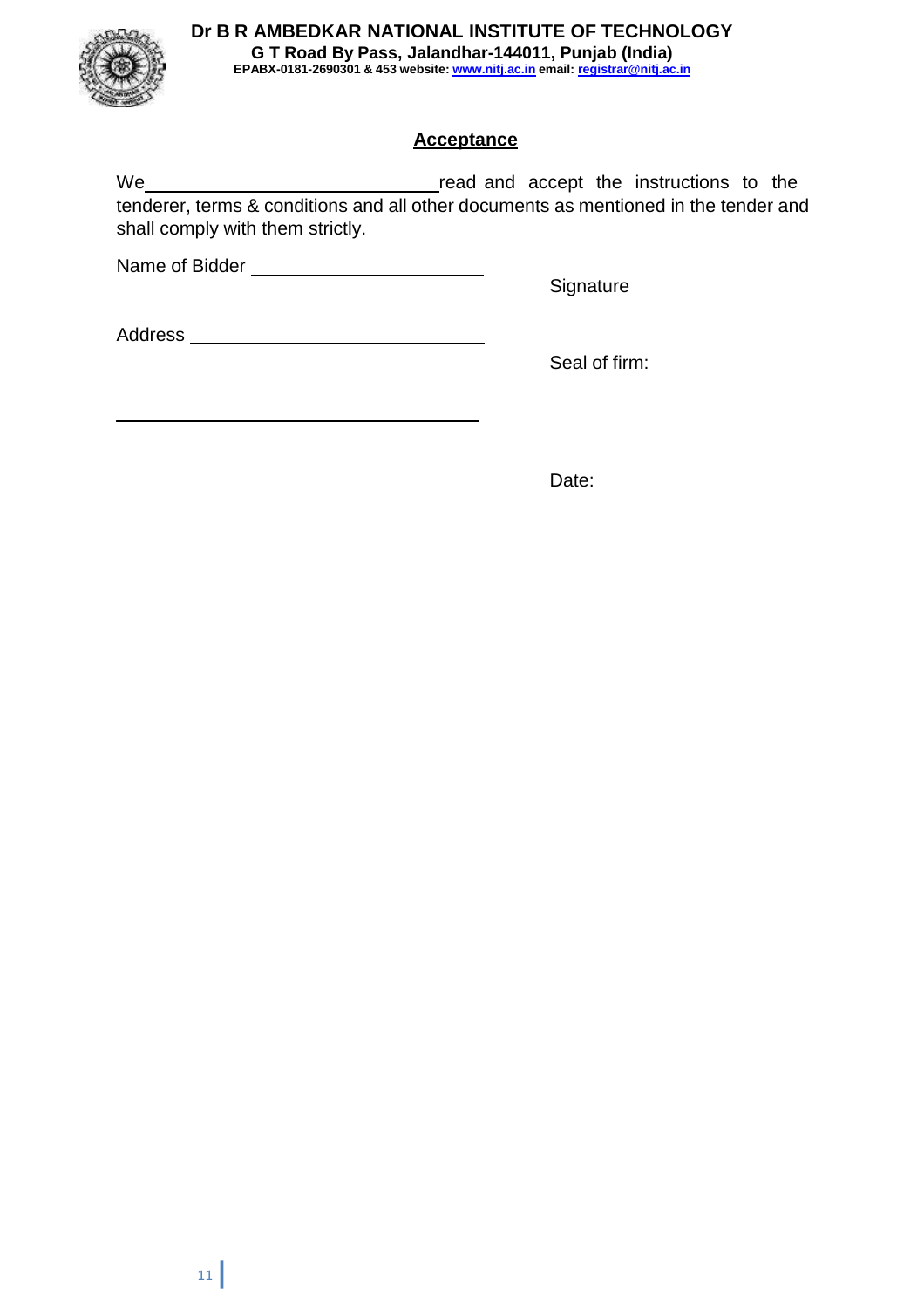

**Dr B R AMBEDKAR NATIONAL INSTITUTE OF TECHNOLOGY G T Road By Pass, Jalandhar-144011, Punjab (India) EPABX-0181-2690301 & 453 website: www.nitj.ac.in email: registrar@nitj.ac.in**

### **PERFORMA FOR PERFORMANCE STATEMENT**

## **(For the Period of last 3 years)**

| e-Tender Notice No. NITJ/PUR/Examination/01/2022 |                                                          |                      |                                                        |                   |                                             |                                                                          |
|--------------------------------------------------|----------------------------------------------------------|----------------------|--------------------------------------------------------|-------------------|---------------------------------------------|--------------------------------------------------------------------------|
| Sr. No.                                          | <b>Order (full</b><br>placed<br>address of<br>purchaser) | Order No. &<br>dated | <b>Description</b><br>And<br>Qty. of Stores<br>Ordered | Value of<br>Order | Date of<br><b>Completion</b><br>of delivery | Has the<br><b>Equipment/Item</b><br>been<br>satisfactory<br>commissioned |
|                                                  |                                                          |                      |                                                        |                   |                                             |                                                                          |
|                                                  |                                                          |                      |                                                        |                   |                                             |                                                                          |
|                                                  |                                                          |                      |                                                        |                   |                                             |                                                                          |
|                                                  |                                                          |                      |                                                        |                   |                                             |                                                                          |
|                                                  |                                                          |                      |                                                        |                   |                                             |                                                                          |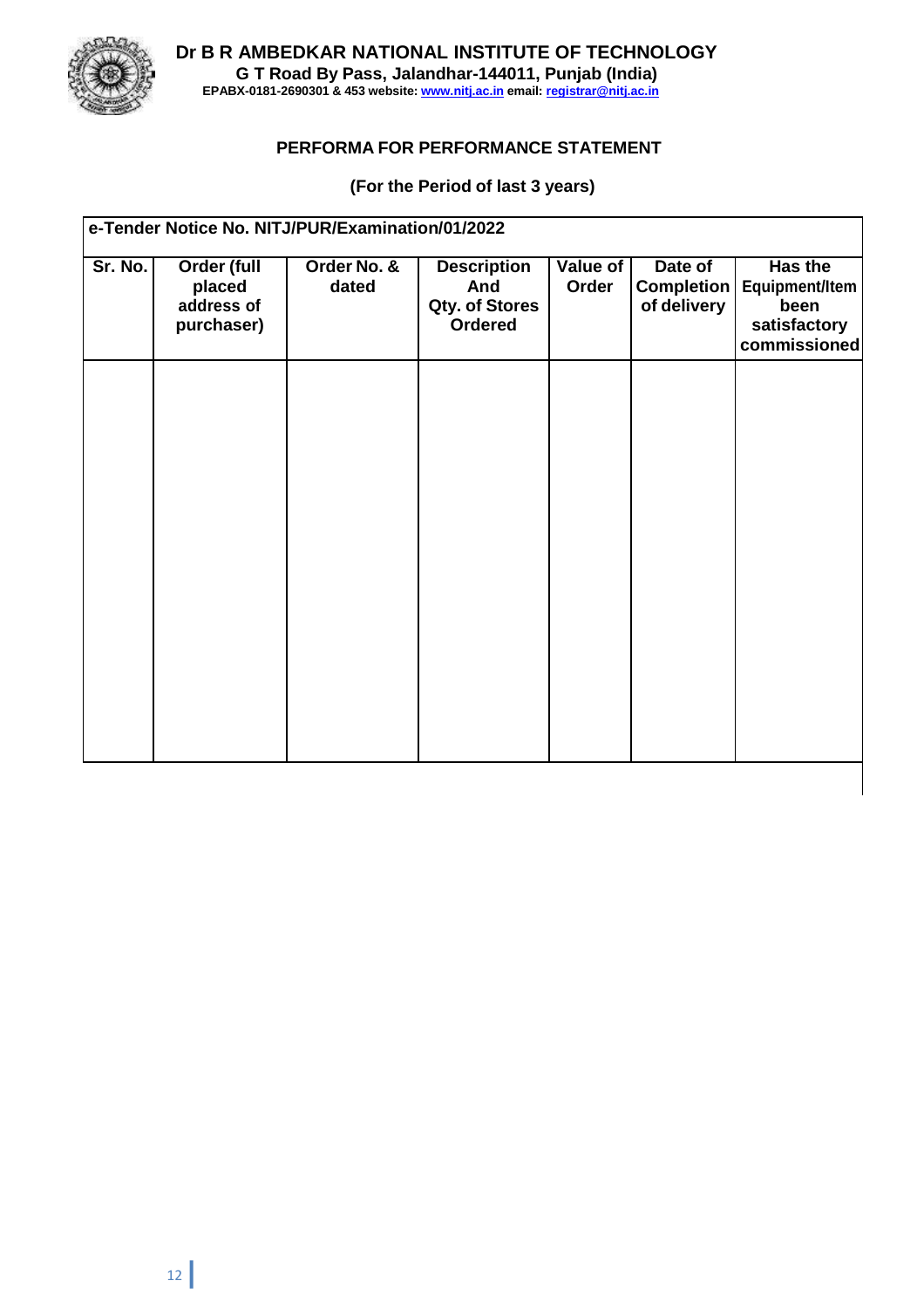

### **Annexure "A"**

### **Specifications of Answer Sheets**

- 1. Weight 70 GSM
- 2. Size 29 cm x 22 cm
- 3. Paper Map Litho Paper

#### **Printing Specifications**

- a) One color printing on front page with numbering from sr. no. 540826 onwards with:-
	- Thread Stitching
	- Institute's logo and keen punching
	- Rolling and margin printing two colors

Packing in card board boxes with 200 sheets each box.

**Sample: The sample should be provided at the time of procurement. The printed sample of answer sheet shall be got approved by the Associate Dean (Academic) of the Institute before supply is made.**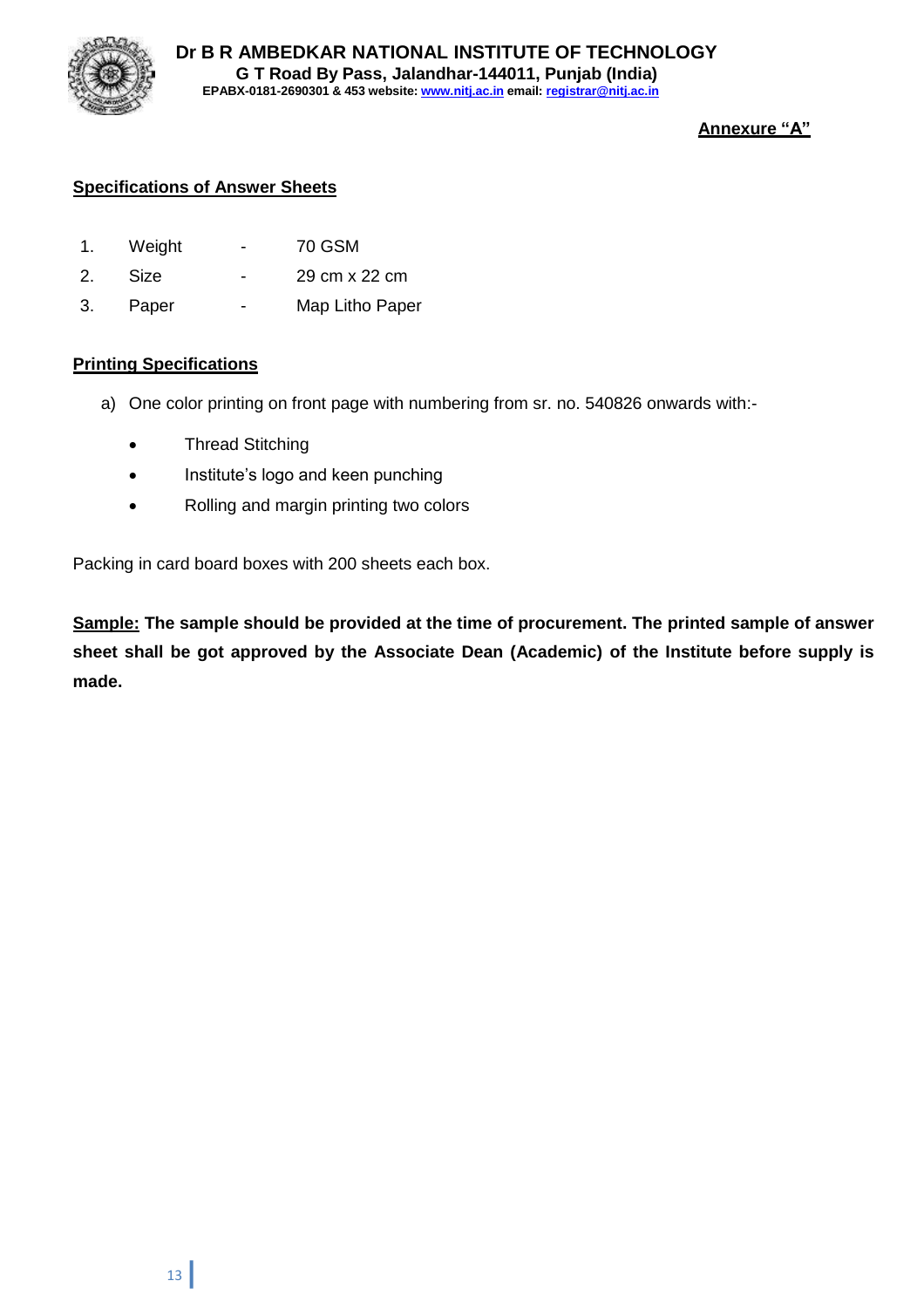

**Dr B R AMBEDKAR NATIONAL INSTITUTE OF TECHNOLOGY G T Road By Pass, Jalandhar-144011, Punjab (India) EPABX-0181-2690301 & 453 website: www.nitj.ac.in email: registrar@nitj.ac.in**

**Annexure "B"**

#### **FORMAT FOR MANUFACTURER'S AUTHORIZATION FORM**

**To**, **The Registrar Dr B. R Ambedkar National Institute of Technology Jalandhar**

**Sub. : e-Tender for " ".**

Dear Sir,

We, the stablished and reputed manufacturers of the stable in the stablished and reputed manufacturers of , having factory/office at , hereby authorize M/s [name & address of agents/distributors] to bid, negotiate and conclude the order with you for the above goods manufactured by us.

We shall **remain** responsible for the tender/Agreement negotiated by M/s  $\frac{1}{\sqrt{2}}$ , jointly and severely. No company or firm or individual other than M/s are authorized to bid, negotiate and conclude the order in regard to

this business against this specific tender as for all business in the entire territory of India.

We hereby extend our full guarantee and warranty as per the terms and conditions of tender for the goods offered for supply against this invitation for bid by the above supplier.

*\*specify in detail manufacturer's responsibilities* **the services to be rendered by**

M/s are as under:

i) ii)

*[Specify the services to be rendered by the agent/distributor]* In case duties of the agent/distributor are changed or agent/ distributor is changed it shall be obligatory on us to automatically transfer all the duties and obligations to the new Indian Agent failing which we will ipso-facto become liable for all acts of commission or omission on the part of new Indian Agent/ distributor.

Yours faithfully,

[Name & Signature] For and on behalf of M/s. [N*ame of manufacturer*]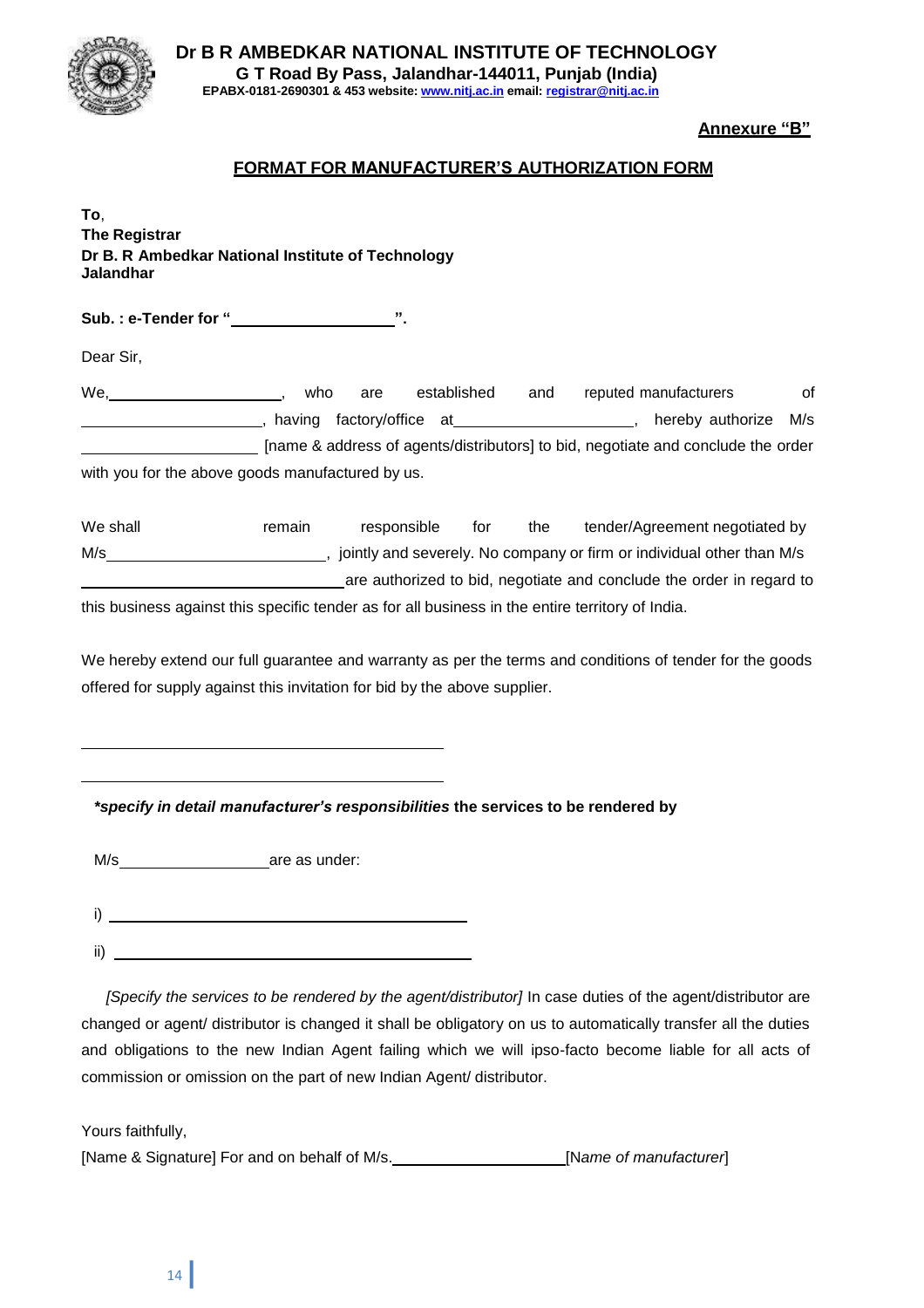

#### **Annexure "C"**

# **DECLARATION REGARDING BLACKLISTING / DEBARRING FOR TAKING PART IN TENDER Self Attested**

I / We  $\frac{1}{1}$  We  $\frac{1}{1}$  We  $\frac{1}{1}$  We  $\frac{1}{1}$  we  $\frac{1}{1}$  agency namely M/s. Mision and the contract of the contract of the contract of the contract of the contract of the contract of the contract of the contract of the contract of the contract of the contract of the contract of the contract o debarred in the past by Union / State Government or organization from taking part in Government tenders in India.

Or

| 1/We                                                                                    | (Tenderer) hereby declare that the Firm / agency namely |  |                    |  |
|-----------------------------------------------------------------------------------------|---------------------------------------------------------|--|--------------------|--|
| M/s.                                                                                    |                                                         |  | was blacklisted or |  |
| debarred by Union / State Government or any Organization from taking part in Government |                                                         |  |                    |  |
| tenders for a period of                                                                 |                                                         |  |                    |  |

| vears w.e.f. | . The period is over on                                                  |
|--------------|--------------------------------------------------------------------------|
|              | and now the firm/company is entitled to take part in Government tenders. |

In case the above information found false I / we are fully aware that the tender/ contract will be rejected / cancelled by Director, NIT Jalandhar, and EMD / SD shall be forfeited.

DEPONENT **Attested: (Stamp of Company with authorized sign**) Name Address **Management**